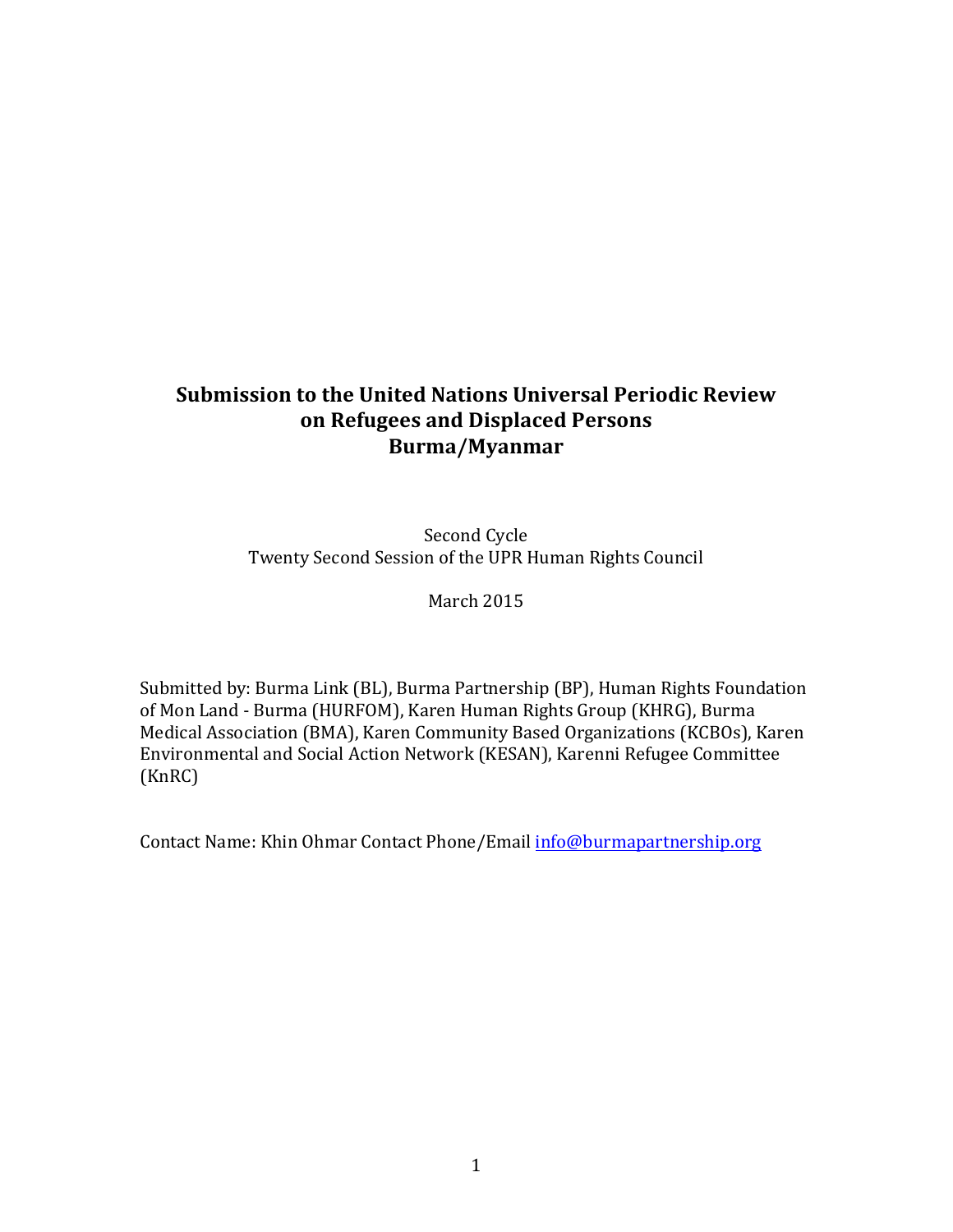#### **1.0 EXECUTIVE SUMMARY:**

- 1. This submission focuses on Burma's compliance with international human rights obligations in relation to Burma's refugees and displaced persons safe, dignified and voluntary return. It draws on interviews conducted with a mixture of semi-structured individual interviews and focus groups with refugees from Mae La, Umpiem Mai, Ban Nai Soi, and Mae Ra Ma Luang refugee camps including women, youth and religious minority groups, Mon, Karenni, and Karen civil society groups, ethnic armed groups (EAGs), refugee committees, and international non-governmental organizations. Sections below offer sets of recommendations to the Burma Government pertaining to the sustainable return of Burma's refugees.
- 2. In spite of the Burma Government's change to a nominally civilian government in 2011, Burma has not observed the rhetoric of democracy and transition as promised by President Thein Sein's government. Since 2012, there have been rumors and counter rumors regarding the repatriation of  $110,092$  refugees<sup>1</sup> living in nine refugee camps along the Thailand-Burma border. These concerns heightened as individual preliminary ceasefire agreements were signed. In particular, fears of repatriation grew as the Karen National Union (KNU) signed the initial ceasefire in 2012. Despite committing to building a federal union by signing the Deed of Commitment to Peace and National Reconciliation, the Burma Government continues to wage war against their own people in ethnic minority areas.  $2^2$
- 3. Furthermore, restrictions on freedom of expression and assembly have tightened while journalists, activists and protesters opposed to governmentbacked investment projects calling for accountability continue to face harassment, intimidation and prosecution. These issues have lead to the Special Rapporteur on the situation of human rights in Burma, Yanghee Lee, to observe that there are continuing signs of worrying "backtracking" in democracy.<sup>3</sup> This is disconcerting to refugees and internally displaced persons (IDPs) who see this as a sign that the timing for return is not right.
- 4. Recommendations agreed upon by the Burma Government in the first cycle of the Universal Periodic Review's (UPR) have seen a backsliding in some areas and very minimal progress in many other areas. Directly related to refugees, the Burma Government has not acceded to their agreement from the last cycle to "Rehabilitate Burma returnees in cooperation with the *relevant United Nations agencies,"<sup>4</sup>* as it has continued to wage war in areas where refugees call their "home." There have been few signs of improvement in regards to human rights violations since the first cycle, particularly in areas where conflict and human rights violations continue to threaten human security.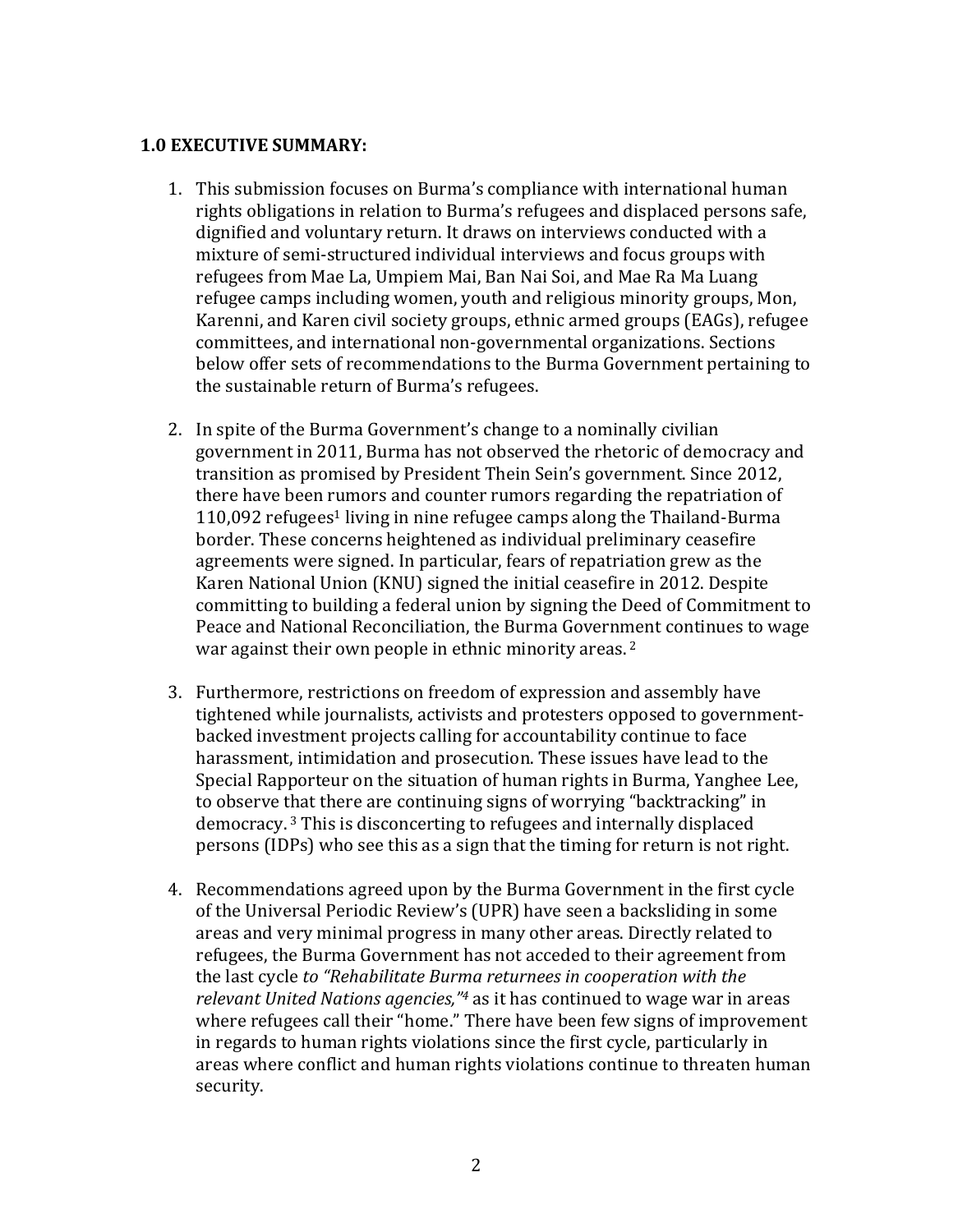#### **2.0 LEGAL FRAMEWORK**

 

- 5. Burma has acceded to three of the UN treaties: the Convention on the Elimination of All Forms of Discrimination Against Women (CEDAW), the Convention on the Rights of the Child (CRC) and the Convention on the Rights of Persons with Disabilities (CRPD). Despite doing so, the Burma Government is in breach of these conventions as a result of various human rights violations relating to a number of the issues discussed below. Yet, victims of such violations in theory have legal recourse at the United Nations level because of Burma being a State party to these conventions.
- 6. The Burma Government has thus far refused to accede to any of the key core treaties, including the International Covenant on Civil and Political Rights (ICCPR), which it agreed to consider signing during the 2011 UPR cycle.<sup>15</sup> Although it cannot be held legally in breach of the obligations under these treaties, they are the internationally recognized standards on human rights that are violated as discussed in this submission.

### **3.0 ONGOING CONFLICT, THREATS TO HUMAN SECURITY, HUMAN RIGHTS ABUSES, SERVICE PROVISION AND DISPLACEMENT**

- 7. Since 2011, one of the major events in Burma that has fuelled the discussion of refugee return has been the ongoing peace process. Yet as one male Karen refugee who has not returned to Burma since he came to Mae Ra Ma Luang camp seven years ago poignantly points out, "I thought I would go back this *year* (2015), but I just heard that fighting is breaking out again in our *homeland between Karen soldiers and Burmese soldiers. So my plan has to be canceled since it would be unfortunate for us if we were there."* <sup>6</sup>
- 8. In the UPR's first cycle, the Burma Government accepted the recommendation to "solve long-standing conflicts between the Government *and ethnic groups in a peaceful manner*,"<sup>7</sup> but these conflicts have yet to be resolved. Initial ceasefires signed in late 2011 and 2012 with many of the major EAGs has seen an optimism for peace dominate the discourse on relations between the state and Burma's ethnic minorities, between which armed conflict has been ongoing for over 60 years.

<sup>&</sup>lt;sup>1</sup> The other treaties are: (1) the International Covenant on Economic, Social and Cultural Rights (ICESCR), (2) the International Convention on the Elimination of All Forms of Racial Discrimination (ICERD), (3) the Convention against Torture and Other Cruel, Inhuman or Degrading Treatment  $(CAT)$ ,  $(4)$  the International Convention on the Protection of the Rights of All Migrant Workers and Members of their Families (ICRMW), and (5) the International Convention for the Protection of All Persons from Enforced Disappearance (CED).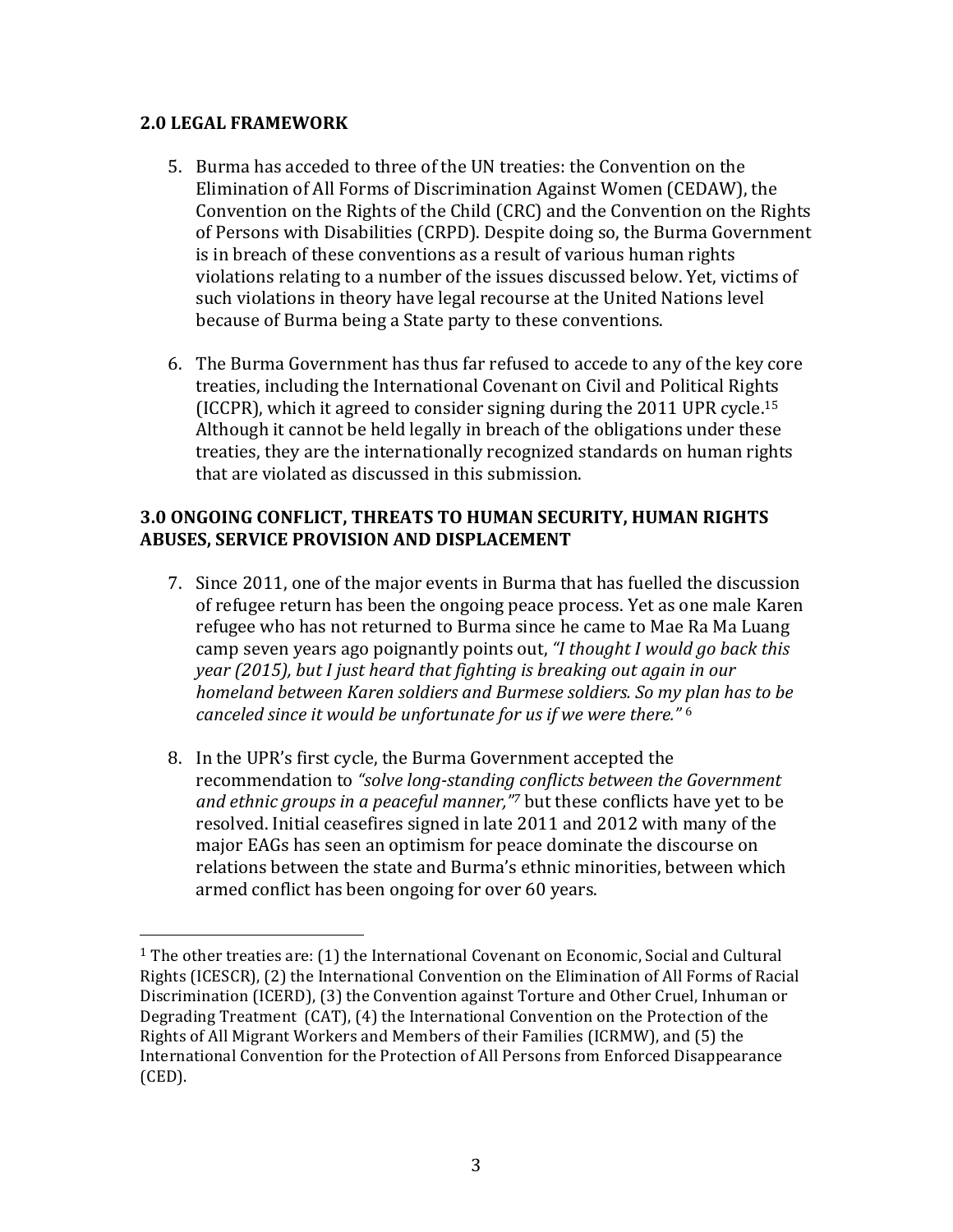- 9. This discussion on refugee return is understandable given that the majority of people displaced in Thailand, or those in IDP camps in Burma, fled either direct conflict such as incidences of armed conflict in their village or indirect consequences, such as human rights violations related to militarization. Yet the peace process has stalled. The initial ceasefires signed have proved to be fragile and regularly breached, militarization has increased, and outright civil war still rages in the northern part of the country, in Kachin and Shan States.
- 10. Regardless of the geographical distance from many of the IDP and refugee camps in eastern Burma and Thailand, this war gives yet another indication to the refugees that the time is not right for return, as trust in the peace process remains low.
- 11. In 2011, the Burma Army attacked a Kachin Independence Army (KIA) outpost, breaking a 17 year old ceasefire. The KIA is one of the strongest EAGs in Burma and fighting has persisted throughout this UPR period, including the use of airstrikes and helicopter gunships around KIA headquarters in late 2012 and early 2013. Over 100,000 people have been internally displaced by this war, as China, which shares a border with Kachin State, refuses to grant protection to those who have fled. $8$  Directly related to this conflict are a litany of human rights abuses which have been recorded in the area committed by the Burma Army, that would likely constitute war crimes under international humanitarian law, including forced labor, forced relocation, arbitrary arrest, illegal detention, torture, and extrajudicial killing.<sup>9</sup>
- 12. The Women's League of Burma has also documented 118 cases of gang-rape, rape and sexual assault since 2010, committed by the Burma Army mainly in Kachin and northern Shan States with complete impunity.<sup>10</sup> The real figures, however, are thought to be much higher given the atmosphere of fear and cultural impediments to testifying to being a victim. The track record of the Burma Army of committing such acts is widespread and systematic and indicates a structural pattern of behavior that still exists.
- 13. It is not just the KIA that the Burma Army is at war with. In February 2015, conflict erupted in northern Shan State with the ethnic Kokang armed group, the Myanmar National Democratic Alliance Army (MNDAA).<sup>11</sup> Airstrikes used on civilian populations as well as reports of torture and extrajudicial killing by the Burma Army have left tens of thousands displaced and the main Kokang township of Laukkai, a deserted wasteland. Most refugees from Shan State who flee to Thailand have no access to refugee camps, but a small number reside in Koung Jor, an unofficial refugee camp in Thailand unregistered by UNHCR. If they are ever forced to return, they will be walking into conflict areas. $12$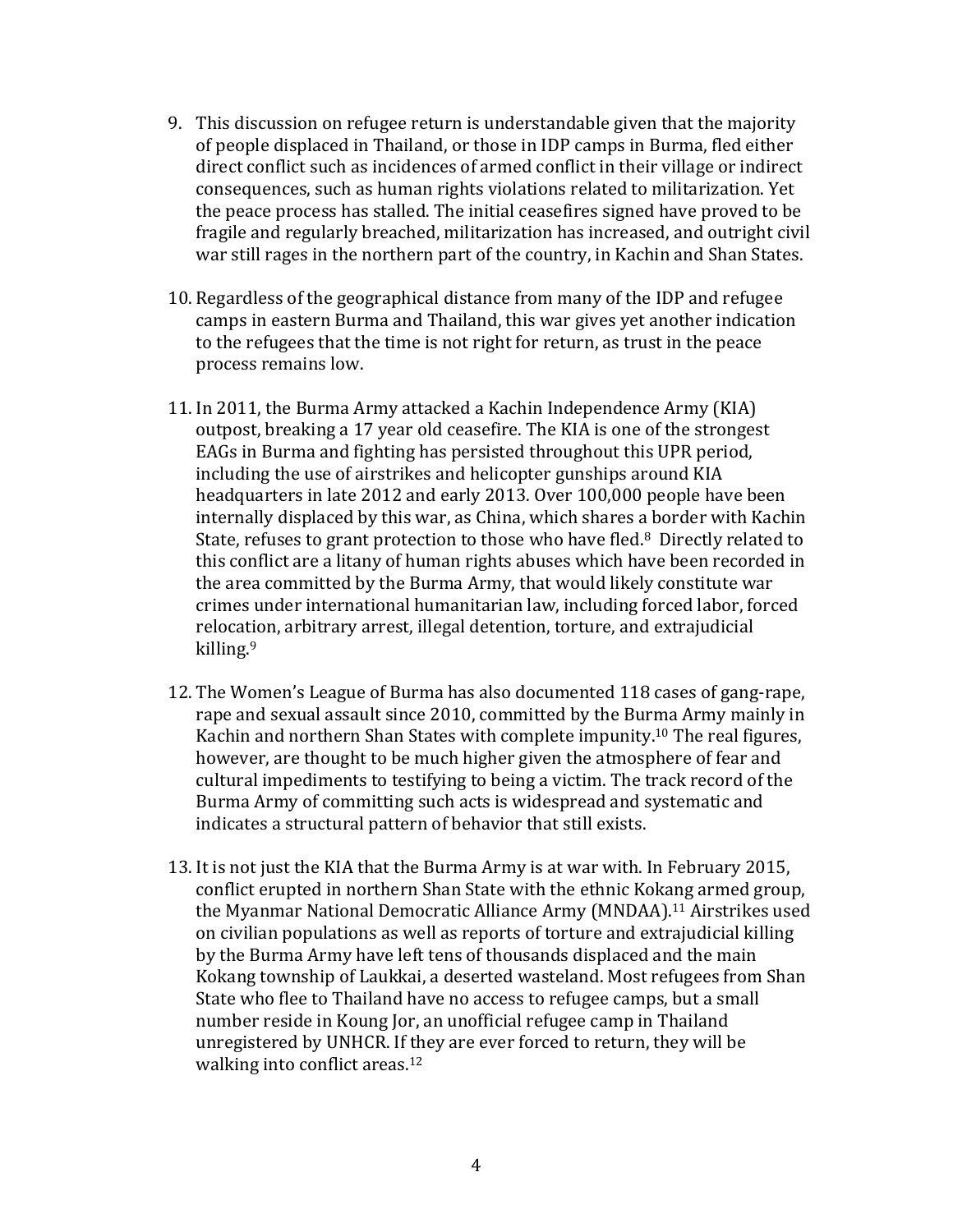- 14. While the above relates to non-ceasefire areas, in areas where initial ceasefires have been signed, clashes still occur as the Burma Army has taken advantage of the general lull of fighting in these areas to move in, to restock, to resupply with soldiers and weapons, to rebuild bases out of concrete rather than bamboo, and to establish themselves in previously inaccessible territory.<sup>13</sup> Furthermore, as there have not been codes of conduct agreed upon by the armed actors, clashes continue to occur in Karen and especially in Shan areas.
- 15. Much of the fighting and increased militarization can be directly attributed to large-scale development projects such as mining or dams. It was, among other factors, tension around the Chinese-backed Taping Dam in Kachin State that sparked the ongoing war with the KIA. Other conflict hotspots are around the planned dam sites on the Salween River, such as clashes with the MNDAA, Ta'ang National Liberation Army and KIA around the Kunlong Dam, and with the Shan State Army-North in areas adjoining the Nong Pha Dam, and the Democratic Karen Benevolent Army around the Hatgyi Dam.<sup>14</sup> Such large-scale development projects and the resulting militarization and conflict only increase displacement and lack of trust in the sincerity of the peace process.
- 16. The peace process itself has centered around the signing of a nationwide ceasefire agreement (NCA), a document which the government's peace negotiation team is keen on signing. Despite various promises that it will be signed "soon" the process has been repeatedly postponed for two years now. The EAGs most important point of principle is that peace talks and the signing of the NCA must include a guarantee of political dialogue in order to progress with the development of a federal union. As of yet, neither the government nor the military have been able to guarantee that this will happen.
- 17. Furthermore the Burma Army has stipulated that a code of conduct and an independent monitoring mechanism should come after the NCA. This would render the NCA pointless. If the Burma Army continues to attack ethnic armed groups in ceasefire areas, a code of conduct that can be observed is key to preventing clashes. There has to be a mechanism that holds the Burma Army accountable. If this starting point for trust-building is vetoed by the military, it reflects the Burma Army's lack of political will to genuinely engage in peace building.
- 18. More people are being displaced by armed conflict every day in Burma. To start implementing return programs while the Burma Army still remains completely unaccountable as it commits human rights abuses in ethnic areas, while continuing offensives in various parts of the country is counterproductive to achieving peace in the country. In order to improve accountability and tackle impunity, rule of law needs to be established. The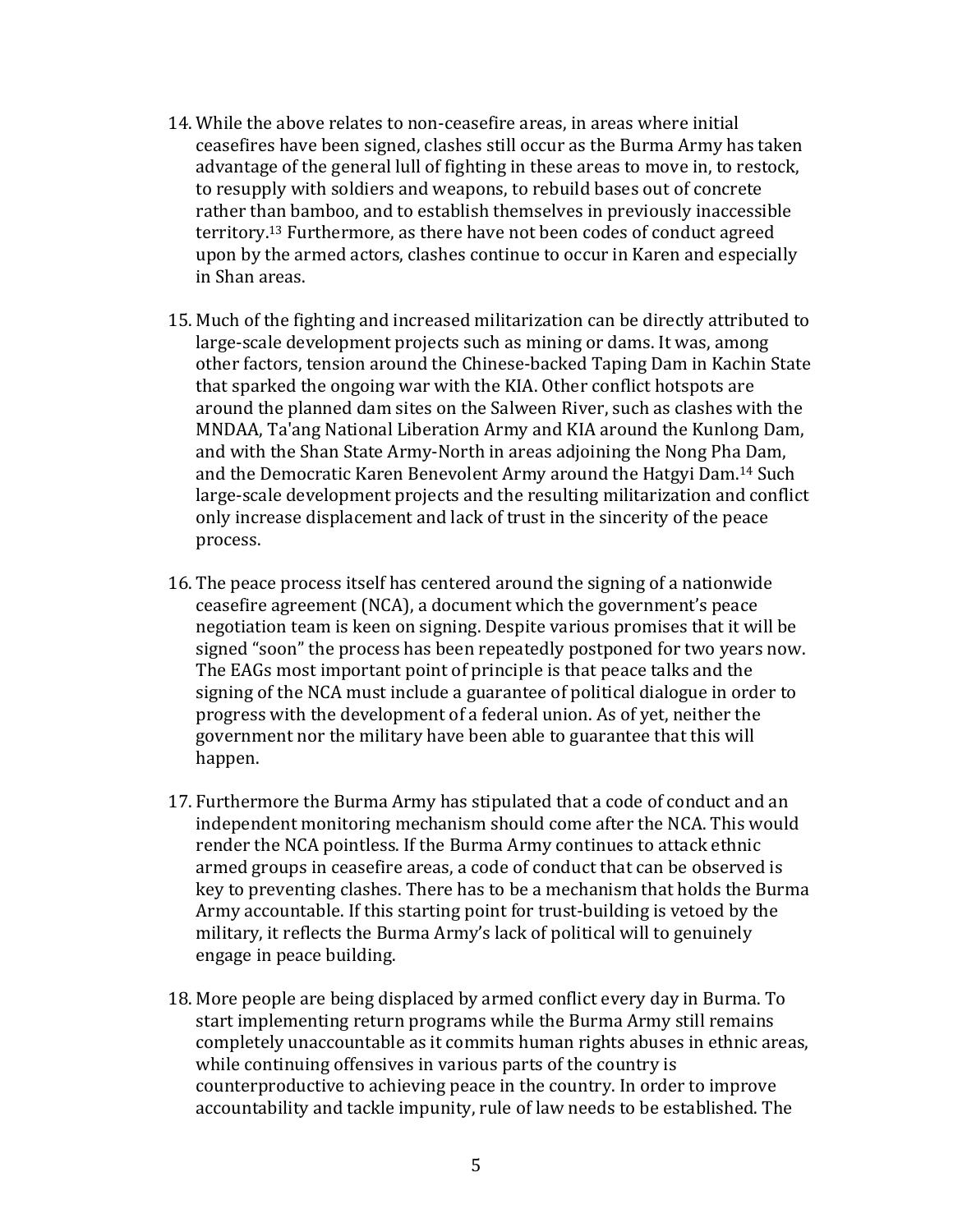military must be accountable to the law and the people for their crimes and abuses. Burma needs to prove that it is sincere about not just stopping the gunfire, but ensuring that ethnic aspirations and rights are met through a political settlement, thus establishing the very first step for discussions on refugees and IDPs return or resettlement to take place.

#### *Recommendations:*

- Establish a code of conduct in the nationwide ceasefire agreement with an independent monitoring and enforcement mechanisms that holds those who break initial ceasefire arrangements accountable
- Establish an independent, competent and non-corrupt judiciary to provide victims with access to justice
- Honestly and willingly participate in the peace process, by honoring original ceasefire agreements, end offensives in Shan and Kachin States, withdrawing the military from ethnic areas and beginning political dialogue prior to discussion of repatriation or resettlement

# **3.1 LANDMINES**

- 19. During 2012 to 2013, Burma was one of the only two countries left in the world where the military and non-state actors laid mines. <sup>15</sup> The Karen Refugee Committee has in the past, clearly outlined the conditions under which refugees can return stating, "Relocated areas should be freed from land *mines and security should be aiven a priority*<sup>"16</sup> and the Karenni Refugee Committee has stated a similar position adding, "Landmine risk education must be delivered to the refugee returnees in collaboration with local civil society" prior to their return.<sup>17</sup>
- 20. While EAGs and organizations have made efforts to demine areas to open space for villagers' livelihoods activities,  $18$  local and international organizations have reported the Burma Government and EAGs have continued to deploy landmines to protect their territory since  $2011$ . <sup>19</sup> Though exact locations are hard to define, mines tend to be placed near areas frequented by civilians such as roads, borders, in and around villages, around camps for IDPs, near hydropower dams and other infrastructure.<sup>20</sup> These are all areas likely to affect refugees and IDPs upon their return. Since 2011, numerous people have died or were injured in Karen State alone as a result of landmine incidents. <sup>21</sup> In Hlaingbwe Township, government troops planted landmines that contaminated 37 plantations, driving the owners off their land.<sup>22</sup> There is a need to end all armed conflict, which promotes the use of landmines, followed by an agreement between the armed groups and the Burma Government to end the use of landmines.
- 21. The government has also hindered almost all forms of mine action with the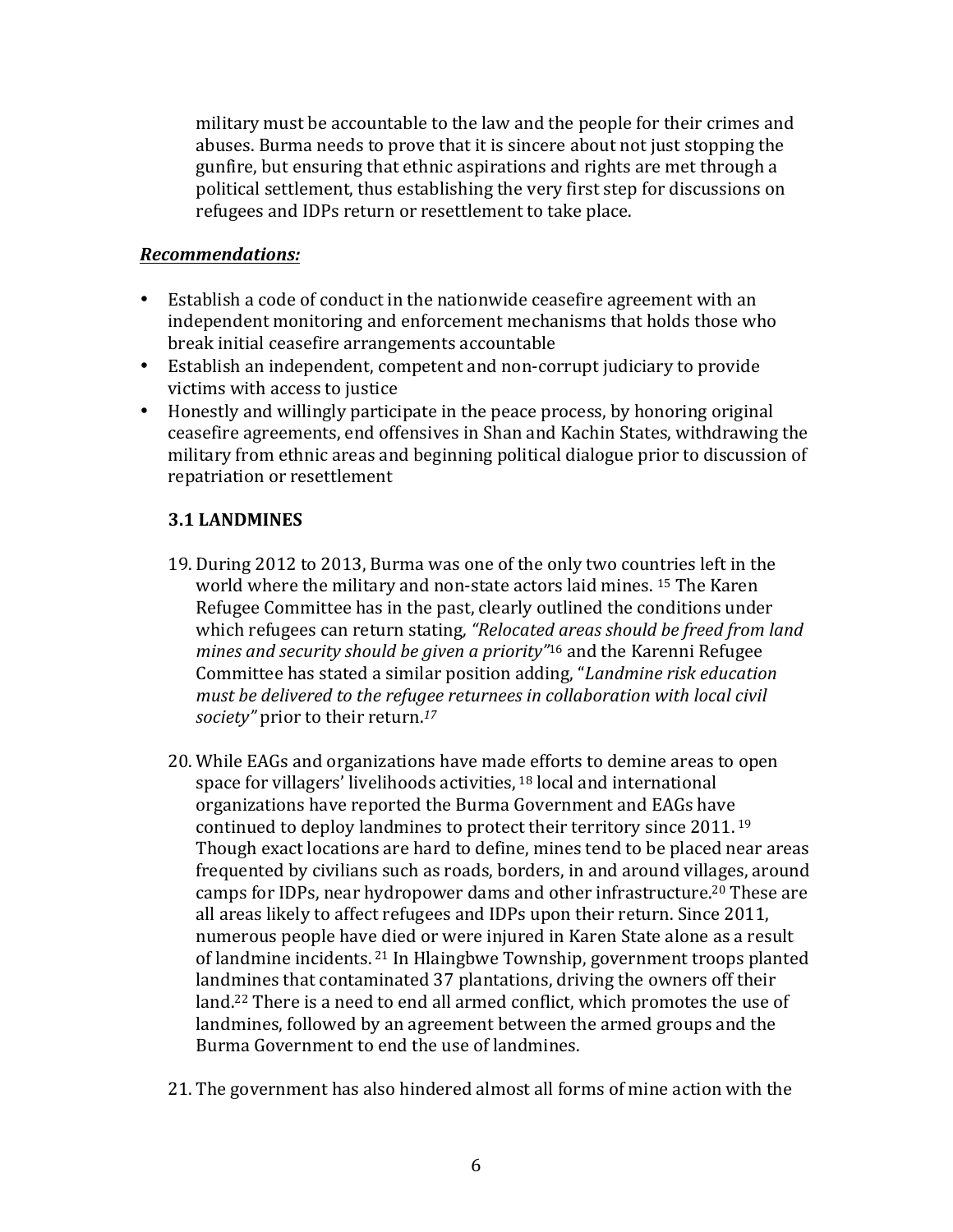exception of prosthetic assistance through general health programs as well as some efforts to support mine-risk education programs. Mines do not discriminate combatants from civilians. Clear strategy for demining with the cooperation of international organizations and civil society organizations is needed in order to guarantee the safety and security of the return of refugees and IDPs living in mine affected areas.

#### *Recommendations:*

- Present a clear timeline to accede to the Anti-Personnel Mine Ban Convention
- Ensure that the refugees return is conducted safely and with dignity by implementing demining activities and strengthening mine-risk education programs
- Immediately halt the use of antipersonnel mines

# **3.2 RIGHT TO LAND, NATURAL RESOURCES AND LIVELIHOOD OPPORTUNITIES**

- 22. The individual ceasefire agreements have allowed wider access to land, and the influx of new mega projects and Special Economic Zones (SEZs) has exacerbated land rights violations, inequality and displacement. As one Karen from Mae Ra Ma Luang camp stated, "Some people have opportunity to deal with their own business effectively, but in my understanding, the current *developments* inside Burma is just for those who have power, strength and *those* who are rich with large properties. The rich become richer and poor *become poorer."<sup>23</sup>* These projects are facilitated by various private actors, military owned entities and EAGs under a legislative framework that favors profit over people. In addition, the difficulty in accessing justice in contested areas leave villagers vulnerable to a wide range of human rights abuses. As Burma seeks to liberalize economically, the original "homes" of refugees and IDPs are being sold, confiscated or developed without consultation or adequate compensation.
- 23. During the last cycle, the UPR recommended Burma Government to "take" appropriate measures and develop an action plan while continuing the *cooperation with the international community to implement the MDGs, in* particular poverty reduction, the right to food and food security."<sup>24</sup> They accepted this recommendation. However, livelihood, right to food and security for rural communities are severely compromised by a range of investments that are driving large-scale infrastructure development projects and mono-crop plantations accompanied by militarization, creating poverty rather than sustainable livelihood opportunities that reflect the social, economic, and cultural needs of the farmers and communities living in rural areas.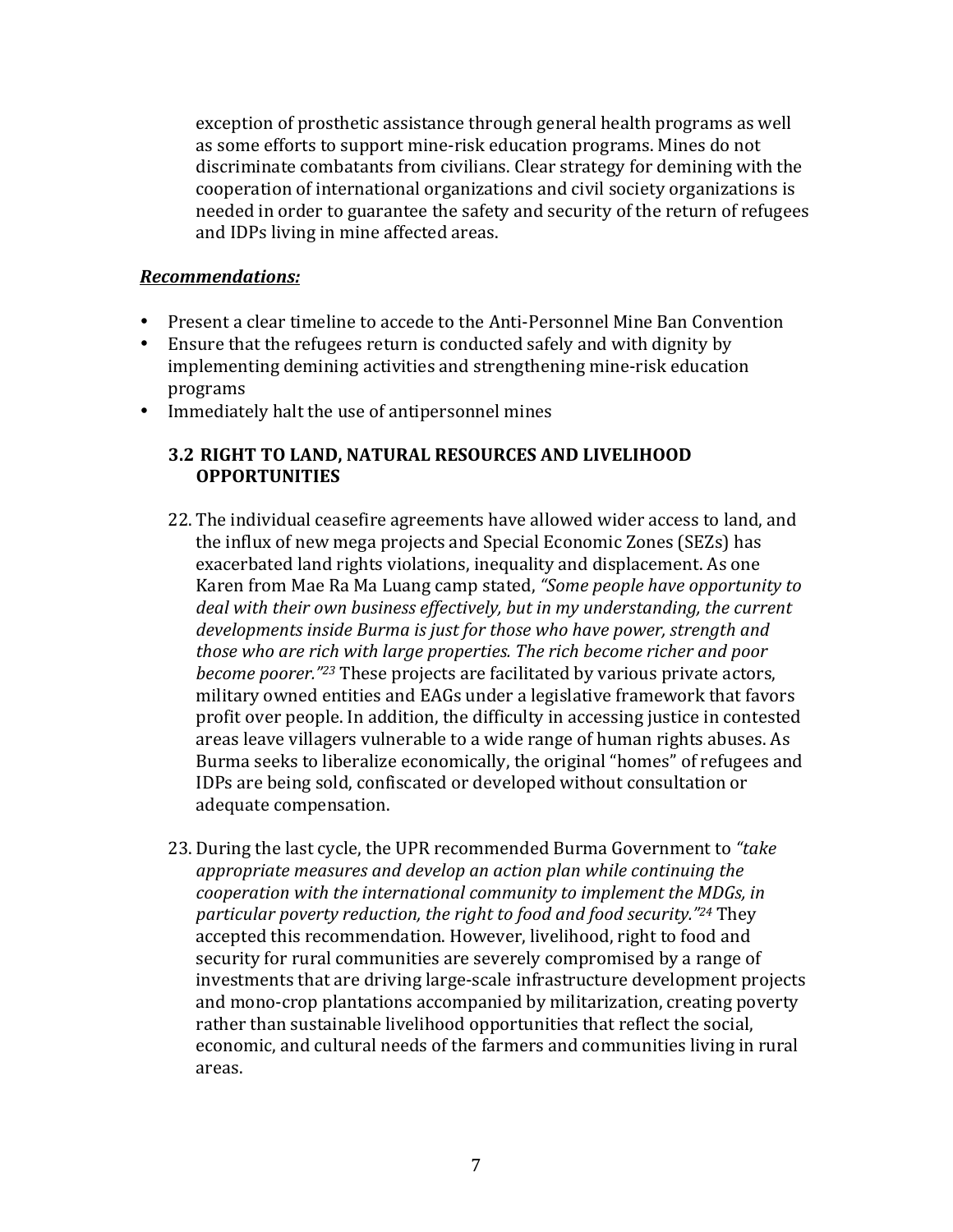- 24. The confiscation of land, forced evictions and other associated actions are in direct violation of the International Covenant on Economic, Social and Cultural Rights (ICESC), to which Burma Government agreed to *"consider the possibility of signing or ratifying*<sup>"25</sup> in the last cycle of the UPR. However, there have been no such indications during the duration of the second cycle.
- 25. Below are summaries and key concerns of the developments since 2011 that have breached human rights leading to repeated displacement. While many refugees and IDPs want to reclaim previously owned land, the concerns below pose many obstacles for their dignified return.

#### State Institutionalized Land Confiscation and Tenancy Rights

- 26. In 2012, two land laws the Vacant, Fallow and Virgin Lands Management Law (VLV law) and the Farmland Law, were enacted with the aim of combatting land rights abuses. Both laws have proved insufficient and have serious flaws that are now aiding and abetting the confiscations. The much anticipated National Land Use Policy (NLUP), aimed at preventing land rights abuses, has been criticized for its centralized approach, which undermines the rights of the ethnic minorities and empowers foreign and domestic investors over small-scale farmers.<sup>26</sup>
- 27. Many refugees and IDPs do not possess government issued land titles to their original lands. According to the Mae Fah Luang Foundation survey that was carried out between June 2013 and June 2014 in the refugee camps in Thailand, only three percent of the refugee population possesses landownership certificates.<sup>27</sup> Most refugees and IDPs were forced to abandon their land and belongings as they quickly fled conflict. The VLV law stipulates that land not formally registered with the government that has been deemed "vacant," or "uncultivated" can be allocated by the government to investors. Those who had customary rights to their land have been be denied access, considered illegal tenants and subjected to forced displacement.<sup>28</sup> The NLUP includes the classification of "Vacant, Fallow, and Virgin Land," which does not recognize customary tenancy, and poses the threat of institutionalizing land confiscation.
- 28. In addition, while the Farmland Law stipulates that the military must compensate farmers for seized lands or return the land that has been confiscated, the absence of independent mechanisms for justice allows the Ministry of Agriculture and Irrigation (MoAI) to dictate the management, administration, and allocation of land. Ultimately it cannot pressure the military to comply with the laws due to conflicts of interest. An example where land confiscation in relation to militarization was particularly significant is in Loikaw, Karenni/Kayah State, where tensions grew when the Burma Army seized and fenced over 2,000 acres of agricultural land from local villagers in 2014.<sup>29</sup> The land is to be used for the Myanmar Military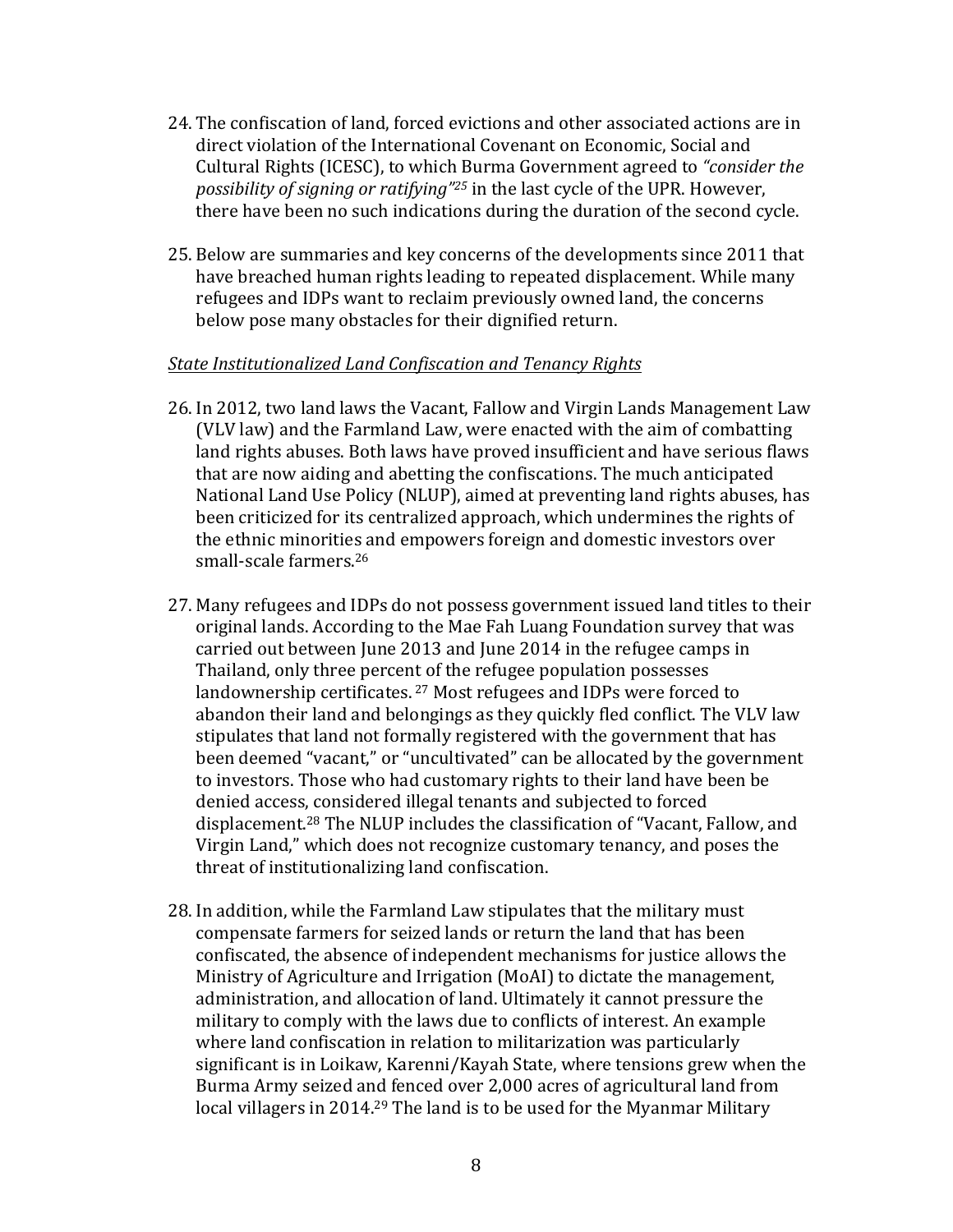Advanced Training School.<sup>30</sup> Letters of appeal from villagers have gone unresponsive and they have been warned not to cultivate their lands. $31$ 

29. Burma Government does not recognize the laws and policy in ethnic areas, where EAGs, such as the Karen National Union (KNU) have adequate land use policy that recognizes all customary and communal tenure systems in land, water, fisheries and forests.<sup>32</sup> Unlike the government's title, which allows only the use of land, KNU issued titles allow ownership of the land.

### *Mega Projects and Displacement*

- 30. Foreign investment driven mega projects often involve hydropower dams, mono-plantation projects, extraction of natural resources, and infrastructure development. These often take place in resource rich ethnic areas and are implemented without assessments of the environmental and social impacts. This lack of investigation exasperates tensions between EAGs and the Burma Army in the project areas.<sup>33</sup> Examples include the six dam projects planned on the Salween River in Shan State, Karenni/Kayah State and Karen State in eastern Burma, which are joint ventures between the government, Chinese and Thai investors. Despite ongoing conflict and strong objections from civil society groups,<sup>34</sup> they have pushed forward with the projects, forcibly confiscating lands from the ethnic people and fueling militarization in these areas. This resulted in military offensives in 2014 near the Hat Gyi Dam site in Karen State; the conflict displaced over 2,000 villagers<sup>35</sup> who attempted to cross the border to Thailand. Other rivers are under review for similar hydropower projects. Protest and opposition against these government sanctioned projects have been met by arrests and detainment.
- 31. The three SEZ projects—Thilawa, Dawei and Kyaukpyu—backed by international investments have experienced critical human rights violations in the process of land confiscation.<sup>36</sup> Sexual harassment by workers has increased in the project areas, putting women and children at risk of sexual violence.<sup>37</sup> Women are continuously excluded from the decision making process over land sale and compensation, and their level of education will decrease the likelihood for employment when they are resettled in Dawei SEZ.<sup>38</sup> Many refugees in Ban Don Yang and Tham Hin refugee camps as well as IDPs who consider the project-affected areas their place of origin will be subject to these human rights violations upon their return.

# *Industrial Development*

32. In 2013, the Japanese International Cooperation Agency (JICA) issued a blueprint proposing industrial development in southeast Burma. The blueprint assumes development will bring back the refugees. Yet as pointed out by a network of over 30 Karen organizations, "the refugees fled attacks by *the Burmese military and the burning of over 3,000 villages; they did not flee*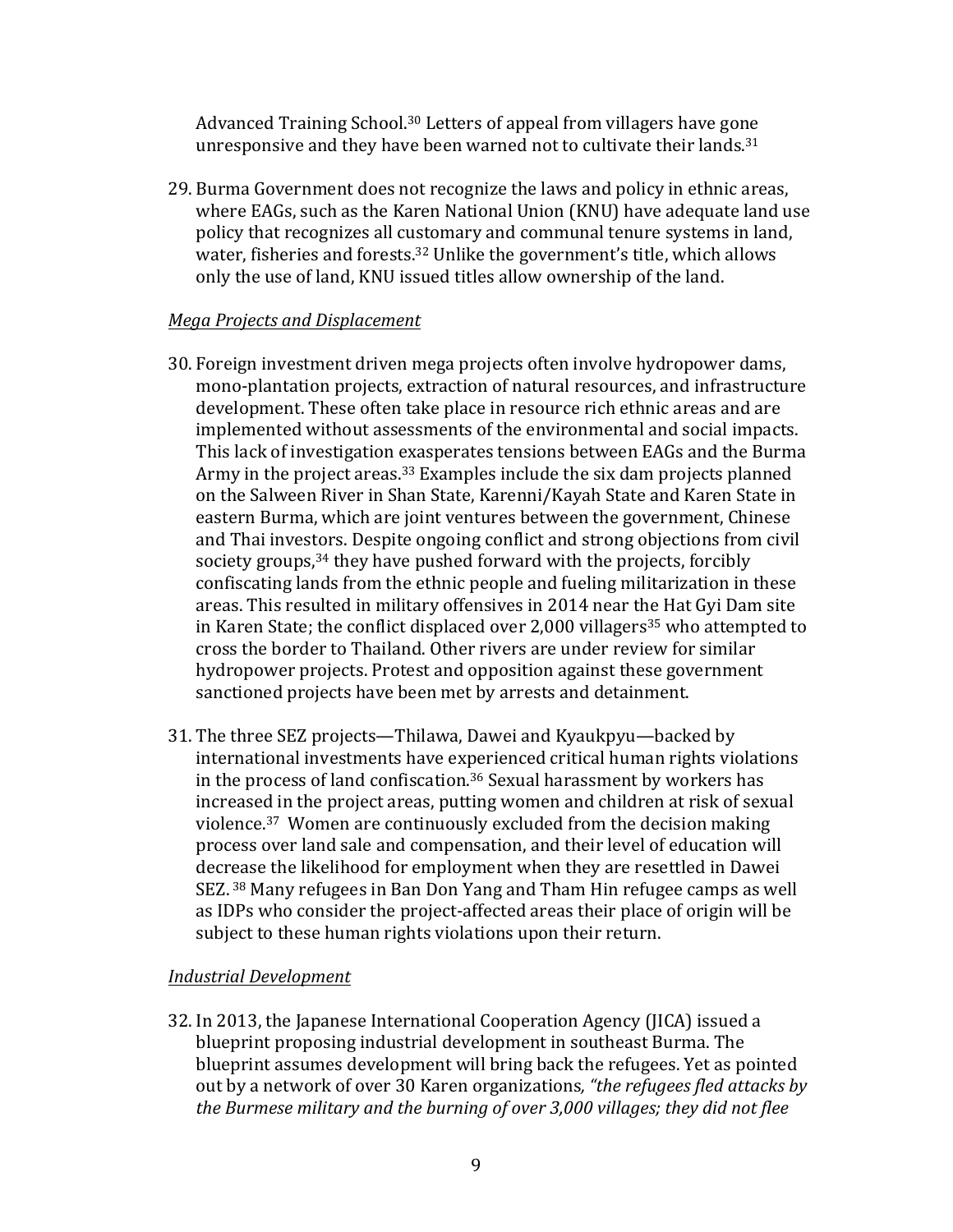'poverty.<sup>'"39</sup> Their right to own land is the foundation of many basic human rights such as security, adequate food, water and livelihood. For refugees who want to own land and work with dignity, this blueprint is demeaning, while it reinforces centralized government structures as well as unfettered and unregulated access to private businesses who can exploit communities and degrade natural resources in ethnic areas.

### *Recommendations*

- Put a moratorium on mega development projects and set up interim protection mechanism to further protect land confiscations in conflict affected areas
- Recognize, respect and promote the tenancy rights of all landholders and abolish the classification of "Vacant, Fallow, and Virgin Land" from NLUP
- Immediately cease all land confiscation and undertake comprehensive investigation and action regarding land disputes; more specifically confiscated land should directly be returned or adequately compensated and a mechanism for land distribution and restitution must be set up with a priority for vulnerable groups including refugees and IDPs
- Ensure that independent and transparent Environmental Impact Assessments, Social Impact Assessments, Conflict Impact Assessment and Health Impact Assessments are conducted before implementation of a project
- Community grievances must be fully addressed in existing and proposed investments
- Ensure the protection of rural women's rights by reviewing existing laws related to rural development in compliance with CEDAW in cooperation with rural women
- Under the UN Guiding Principles on Business and Human Rights, Burma Government should uphold their obligation to "protect against human rights *abuse* within their territory and/or jurisdiction by third parties, including business *enterprises"*

# **3.3 ACCESS TO AND ADMINISTRATION OF SOCIAL SERVICE PROVISION**

33. The steady decrease in cross-border aid by donors, directed instead toward a centralized government system that does not formally recognize the "ethnic heath service providers<sup>"40</sup> and "ethnic education service providers" has deeply impacted the provision of service and support for refugees and IDPs along the Thailand-Burma border. Supplies such as rice, oil and coal have reduced in the refugee camps, as food rations fall substantially below minimum amount stipulated by World Health Organization in certain households.<sup>41</sup> Funding cuts in organizations providing education and health services have resulted in the lack of adequate care and human resources to support existing programs.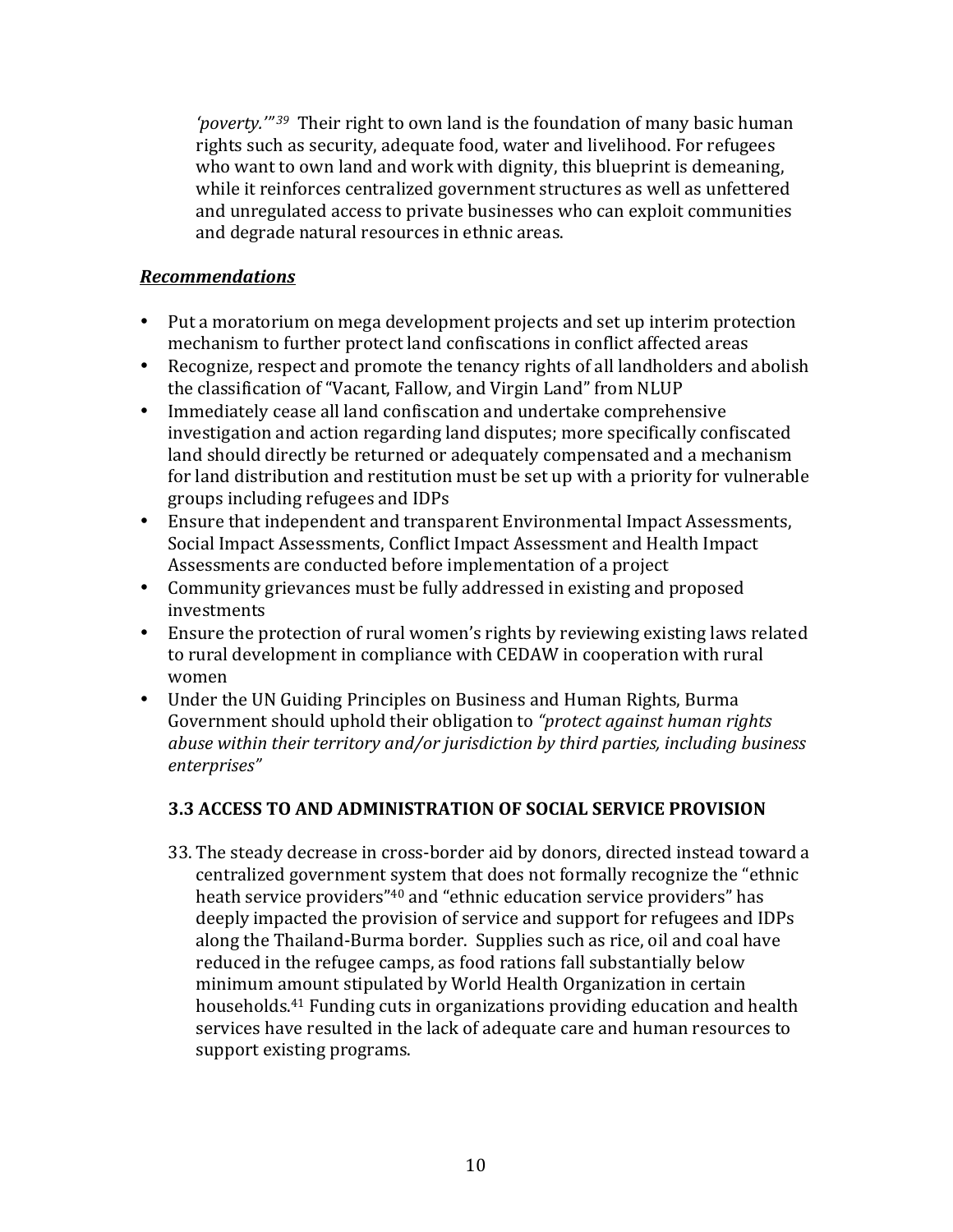- 34. This has fueled anxiety among refugees. Many feel they are being squeezed out of the camp, leading to potential cases of constructive refoulement.<sup>42</sup> Across the border in Burma, primary healthcare remains unaffordable for the lowest income bracket and government education and health facilities remain largely inaccessible, especially to the rural ethnic communities. Patients still pay the high cost of health care in most government facilities, leaving them out of pocket. Echoing the voices of many refugees, one female refugee from Ban Nai Soi asked that donors "maintain funding for *fundamental needs until we see real change inside Burma."43*
- 35. In contrast to the highly centralized health system of the Burma Government – a system also ranked by the World Health Organization as the worst system in the world<sup>44</sup> – the indigenous health systems in the ethnic areas are decentralized, allowing ethnic health service providers in Karen, Karenni, Mon and Shan States a degree of administrative autonomy to serve local needs. These service providers have a long history and trust with their local constituencies and have supported the health care systems during the decades-long conflict and continue to provide in conflict-affected areas. Unfortunately, rather than continuing support for these existing structures during the period of fragile peace process, hefty overseas development aid is being pumped into development strategies proposed by the government.<sup>45</sup> Through this aid, the government has furthered their foothold in ethnic areas without consultation with ethnic service providers, ultimately undermining their systems.
- 36. The sudden increases in government facilities are creating tension in villages, fueling tension among EAGs, village leaders and local communities. In contested areas, where government clinics are built by International Nongovernmental Organizations (INGOs), long standing distrust of the Burma Government results in little use of these clinics by locals people. In some cases these clinics have become "ghost clinics;" they lack staff and medical supplies, and equipment that had been promised never arrived to treat the people.<sup>46</sup> Similar instances of unused Burma Government educational facilities have been documented.<sup>47</sup>
- 37. In addition, in Mon State, at least six offers by the government to repair Mon national schools were used as a means to convert them into government schools. Some attempts were made to build them in initial ceasefire areas with INGO backing. However, without adequate consultation with communities, the project heightened tensions and created confusion among villagers. <sup>48</sup> While the government gains further administrative control over these ethnic areas, those who should be benefiting from the development aid are left to live as ghosts under the central government's development strategies.
- 38. Health and education workers, including those who received training or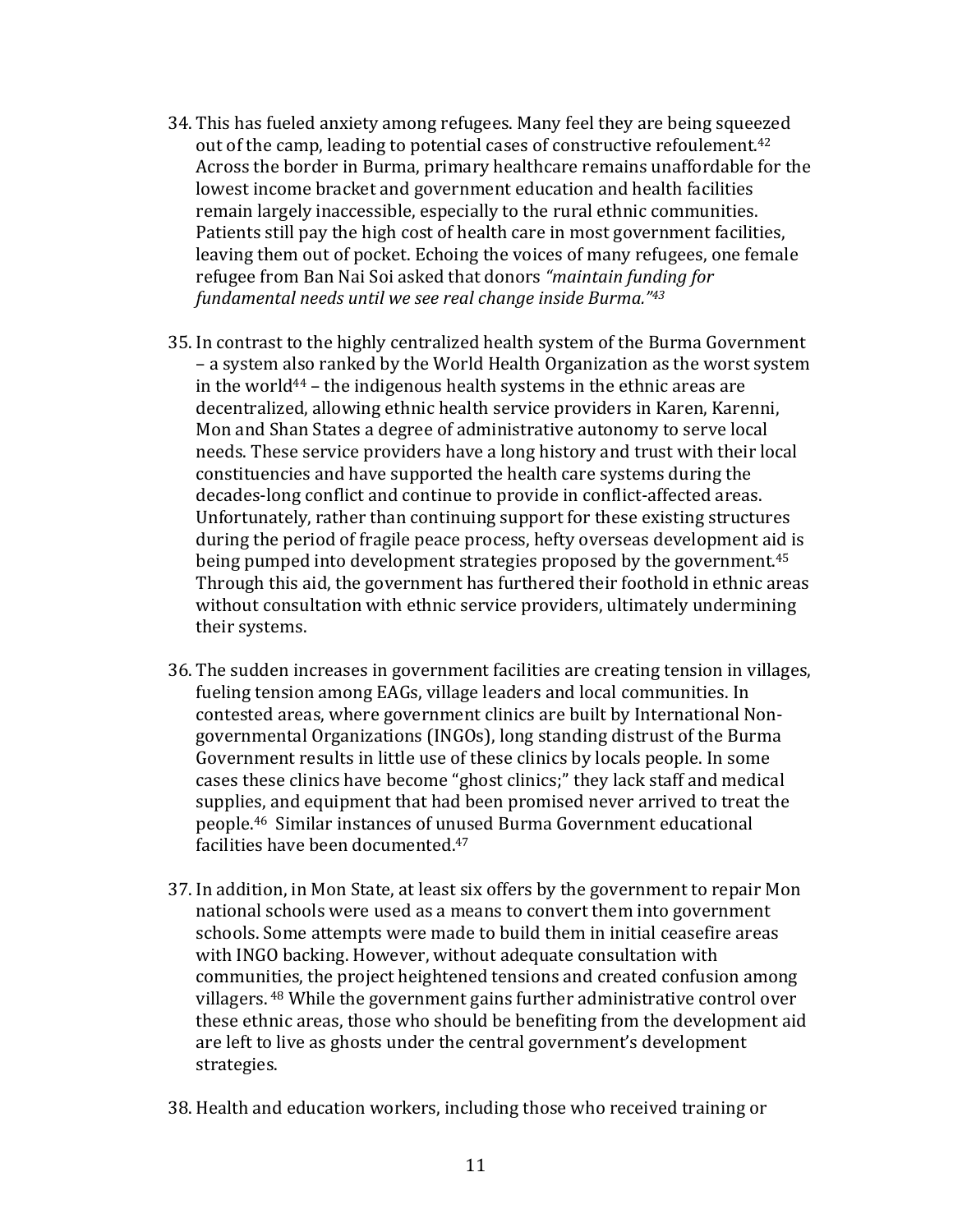recognition in refugee camps, work under conditions that put them at risk of arrest by authorities as the Burma Government views them as unrecognized health professionals or educators. In November 2011, two mobile health workers were arrested for assisting a patient in Karen State. They were accused of being KNU spies and tortured. The male victim was severely disturbed by the incident as he testified to a researcher at the Karen Human Rights Group stating "the solders met us, arrested us and tied us up [...] they *beat* my head and slapped my face. Then they tied us up [...] the wound did not *remain, but it hurt internally."<sup>49</sup>* 

39. The Government development plans must not undermine the work of the ethnic care providers, as they are key to building peace, stability and will support the return and integration of refugees and displaced person and communities in the country.

#### **Recommendations:**

- Allow for decentralization of service provisions and develop national health policy and system that is in accordance with the framework of a federal union
- Formally recognize the existing structures, policies and community-based services provided in the ethnic areas and allow direct support to civil society organizations and relief organization operating within the respective administrative systems of the EAGs
- Formally recognize the certificates issued by credible institutions working inside the camp and in ethnic areas

# **3.4 RIGHTS OF THE CHILD AND CITIZENSHIP OF REFUGEES**

- 40. While the government agreed to "Ensure the effective implementation of the *Convention on the Rights of the Child (CRC), especially the rights to education* and health,<sup>"50</sup> birth registrations continue to pose issues for ethnic children who were born in refugee camps and IDP communities.
- 41. While many efforts by civil society groups have shown progress in documenting displaced children in Thailand,  $51$  to date there has been no direct cooperation between the Burma Government and ethnic community organizations to address issues of statelessness. The Citizenship Law of 1982 states that "The Council of State may decide whether any ethnic group is *national or not."52* Those who fled conflict in ethnic areas often left all documentation behind, and face the possibility of having their citizenship revoked.
- 42. Refugee children born in the camps are typically issued delivery certificates, but this system falls short of official birth registration. With the amendments to the Civil Registration Act in 2008 and assistance by civil society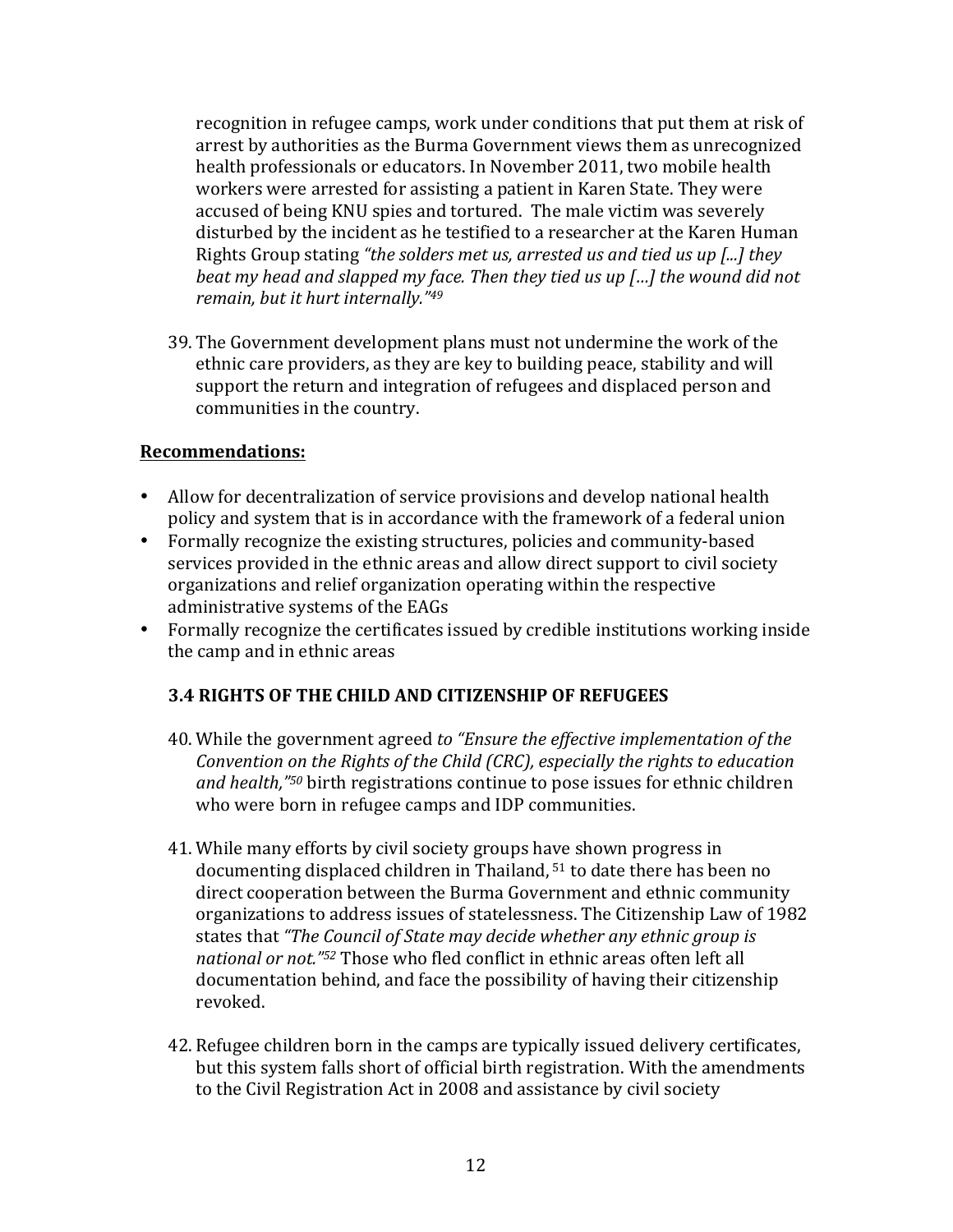organizations such as Mae Tao Clinic, Thailand currently grants citizenship to children born in Thailand. While this helps prevent statelessness, children must hold birth certificates certified by the Burma Government to gain citizenship. For refugees, travel to the consulate in Bangkok is not possible, leaving them with little option for other possibilities. There is a large possibility that these children will become undocumented inside of Burma upon their return without the Burma Government issued documentation.

43. This will leave children born in Thailand at risk of not having a recognized identity in law. While born in refugee camps, these children should be granted the same citizenship rights as those born inside the country, granting them equal opportunities and access to rights.

### *Recommendations:*

• Ensure that all refugees and displaced children have access to birth registration by setting up a nationwide birth registration system in cooperation with EAG and civil society organizations

# **3.5 FREEDOM OF RELIGION AND WOMEN'S RIGHTS**

- 44. President Thein Sein has submitted a package of four bills to Parliament on December 2014<sup>53</sup> which comprise measures to "*protect race and religion."* The proposed bills have been met by heavy criticisms from local and  $international organization  $s<sup>54</sup>$  who view the proposed bills as largely$ discriminatory on religious and gender grounds. $55$
- 45. The Religious Conversion Bill will impose onerous restrictions on citizens wishing to change their religion by requiring them to apply to a stategoverned body who will decide whether to issue a certificate of conversion. Freedom of religion or belief is a human right under Article 18 of the Universal Declaration of Human Rights (UDHR) and should not be subject to State approval. Such bill restricts religious minorities to exercise their rights and "could be interpreted as signalling government acquiescence, or even assent, to discriminatory actions and violence."<sup>56</sup>
- 46. While the Burma Government agreed to "Promote interreligious dialogue and *cooperation at the key local and national levels,"*<sup>57</sup> the enactment of this law further threatens religious minorities, especially Muslims, exacerbating the already worrying levels of religious and communal discrimination and violence in the country that have lead to displacement. In a statement produced in October 2014, the Myanmar Muslim Social Network, comprised of Muslim groups in Mae La refugee camp, have raised discrimination against Muslims on a local, state and national level as an ongoing concern and reason as to why repatriation is not an viable option at this time.  $58$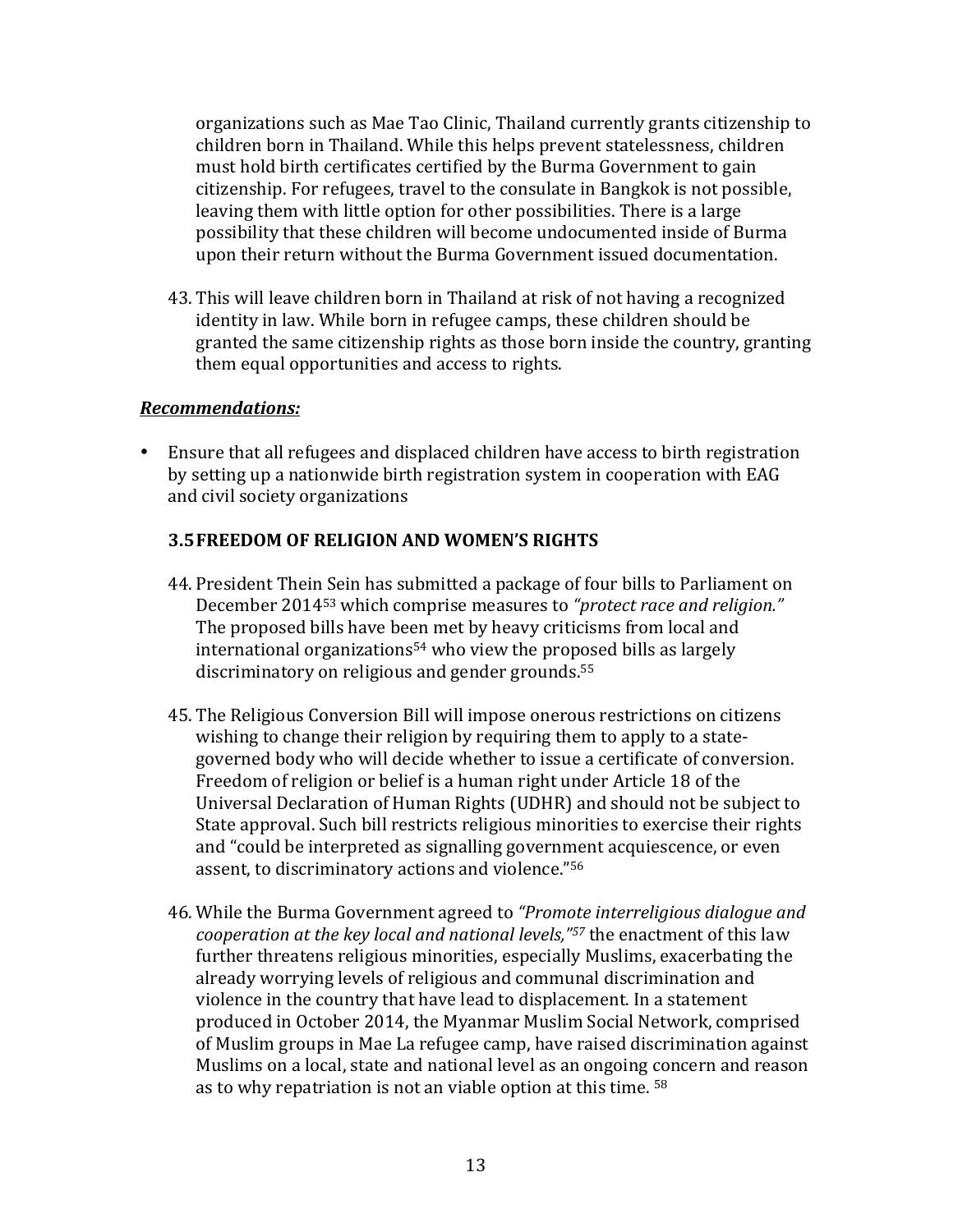- 47. The Buddhist Women's Special Marriage Bill regulates the marriage of Buddhist women with men from another religion, which is an illegal intrusion on the part of the Burma Government on the private domain. The bill undermines women's ability to "*think rationally and make decisions, and* instead restricts and obstructs their freedom of choice to make decisions on *issues directly concerned with their lives.*"<sup>59</sup> Furthermore, it perpetuates the stereotype that women are vulnerable and in need of protection.<sup>60</sup>
- 48. The Population Control Healthcare Bill contains no safeguards to ensure that the sexual and reproductive rights of women, men and children will be protected. The rights guaranteed by CEDAW allow the people of Burma to *"freely choose whether or not to have children and the number of spacing births.*"<sup>61</sup> As the bill may enforce people to practice birth spacing, which would mean at least a 36-month interval between births, under CEDAW this practice should not be imposed. As long as women in Burma still face threats to their security, the women living in refugee camps will not feel safe to return.

#### *Recommendations:*

- Abolish the Law on Religious Conversions
- Amend all other legislation to ensure that it incorporates the principles set out in Article 18 of the UDHR

# **4.0 ONGOING DISPLACEMENT AND PROSPECTS OF RETURN**

- 49. Over thirty years ago, the first camp was set up to house those affected by conflict. The same conflict that robbed refugees and IDPs of their land, houses, families and communities continue today as the Burma Army, under President Thein Sein's Government, commits human right violations, particularly in ethnic areas. In addition, the religious tensions and infectious outbursts of violence against Burma's religious minorities have lead to mass displacement of approximately over  $100,000$  people<sup>62</sup> who now live as IDPs
- 50. Refugees and IDPs who are hoping to return to their "homes" are still at risk from the ongoing human rights violations that lead to their displacement. This is particularly true for women, children, religious minorities and other vulnerable communities. Unless the Burma Government is committed to ending human rights violations and gains the trust of their people by acceding to core human rights treaties, the refugees and IDPs will not be able to return voluntarily in safety and in dignity.
- 51. What happens in Burma, particularly in ethnic areas affects the decision making of refugees and directly impacts the IDPs. While INGOs, UN High Commissioner for Refugees (UNHCR) and international donors had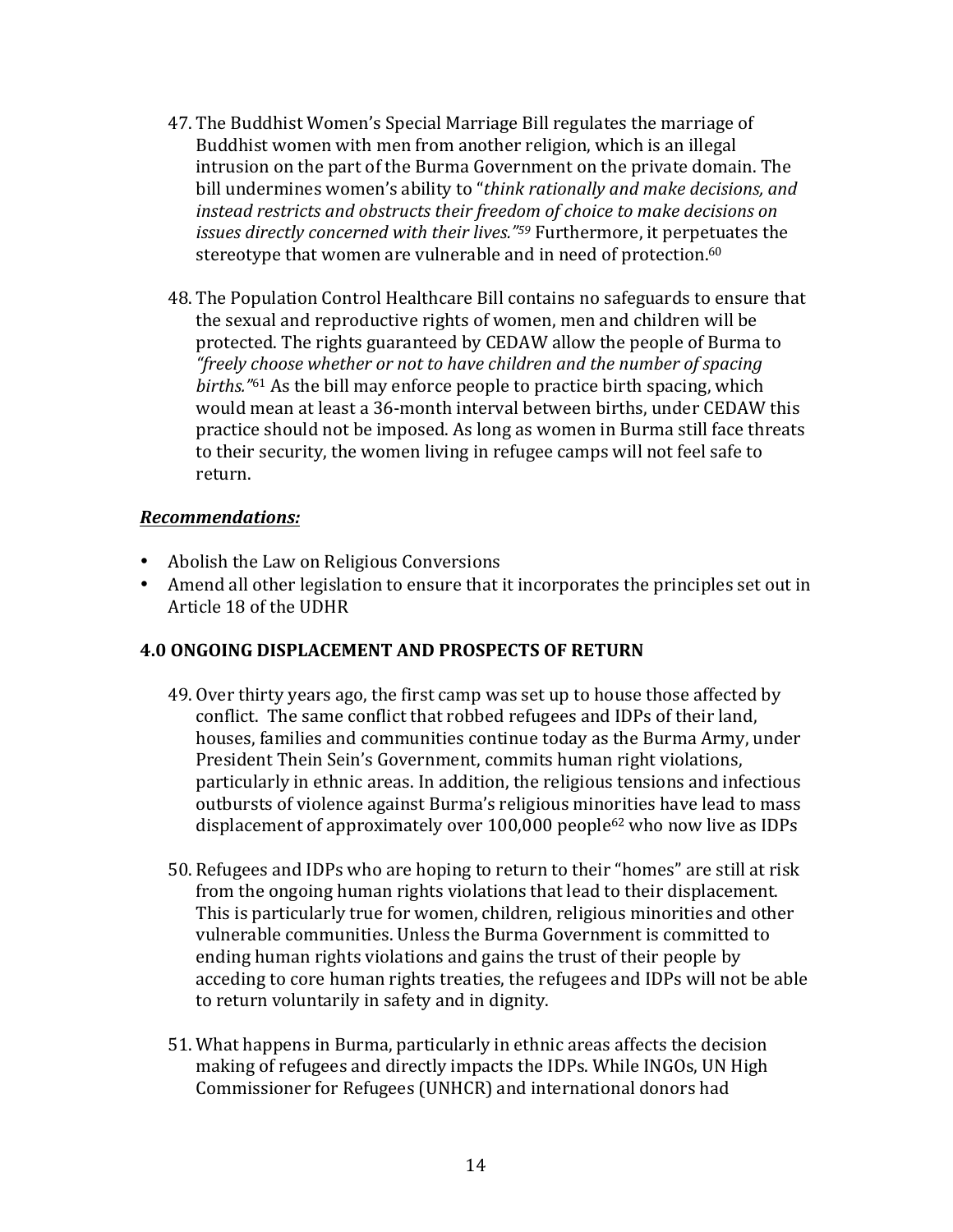anticipated that spontaneous return of refugees would increase due to individual ceasefire agreements and promises of a transition by the Burma Government, this has not been the case. In 2014, while the population figures in the camps fluctuated, it largely remained the same as in previous vears.  $63$ A concerned voice of a male refugee in Ban Nai Soi refugee camp who stated, *"I need to make sure I do not become a refugee again. To flee again,"64* encapsulates the need for the Burma Government to show their political will to resolve the root causes that have pushed people off of their land and out of Burma in the first place.

52. The Burma Government must rectify their wrong doings of the past by pursuing justice and accountability and guarantee security to the people of Burma before discussing the possibility of repatriation or resettlement of refugees and IDPs with respective stakeholders. Refugee and IDPs' return must be truly voluntary, based on durable solutions and conducted in safety and dignity and in line with international human rights standards and humanitarian laws. Meaningful consultations<sup>65</sup> and participation of refugees and IDPs in the planning and preparedness of their return is key to their sustainable return.

#### *Recommendations:*

 

- Allow meaningful and full participation of refugees and displaced person and CBOs in all stages of preparedness planning and repatriation
- Consult with refugees and IDPs regarding the timing and condition of their possible return or resettlement; refugee and IDP's return or resettlement must be truly voluntary
- Implement the agreement made in the first cycle of the UPR to *"rehabilitate Myanmar returnees in cooperation with the relevant United Nations agencies,*"<sup>66</sup> and also include ethnic service providers, refugees and IDPs
- Provide access to opportunities that allow refugees to be a part of the decision making level of the preparedness and preparations for refugee return

<sup>1 &</sup>quot;Refugee and IDP Camp Populations: January 2015." The Border Consortium. Accessed March 18, 2015. http://www.theborderconsortium.org/media/56707/2015-01-jan-map-tbc-unhcr.pdf.

<sup>2 &</sup>quot;The Significance of Signing the Deed of Commitment to Peace and National Reconciliation." February 12, 2015. http://www.burmapartnership.org/2015/02/the-significance-of-signing-the-deed-of-commitment-to-peace-and-nationalreconciliation/.

<sup>3</sup> United Nations, 28th session of the Human Rights Council, Observations of the Permanent Mission of the Republic of the Union of Myanmar in Geneva on the report of the Special "Rapporteur on the situation of human rights in Myanmar to the 28th session of the Human Rights Council", A/HRC/28/72 (13 March 2015), available from

http://www.ohchr.org/EN/HRBodies/HRC/RegularSessions/Session28/Pages/ListReports.aspx A/HRC/28/72.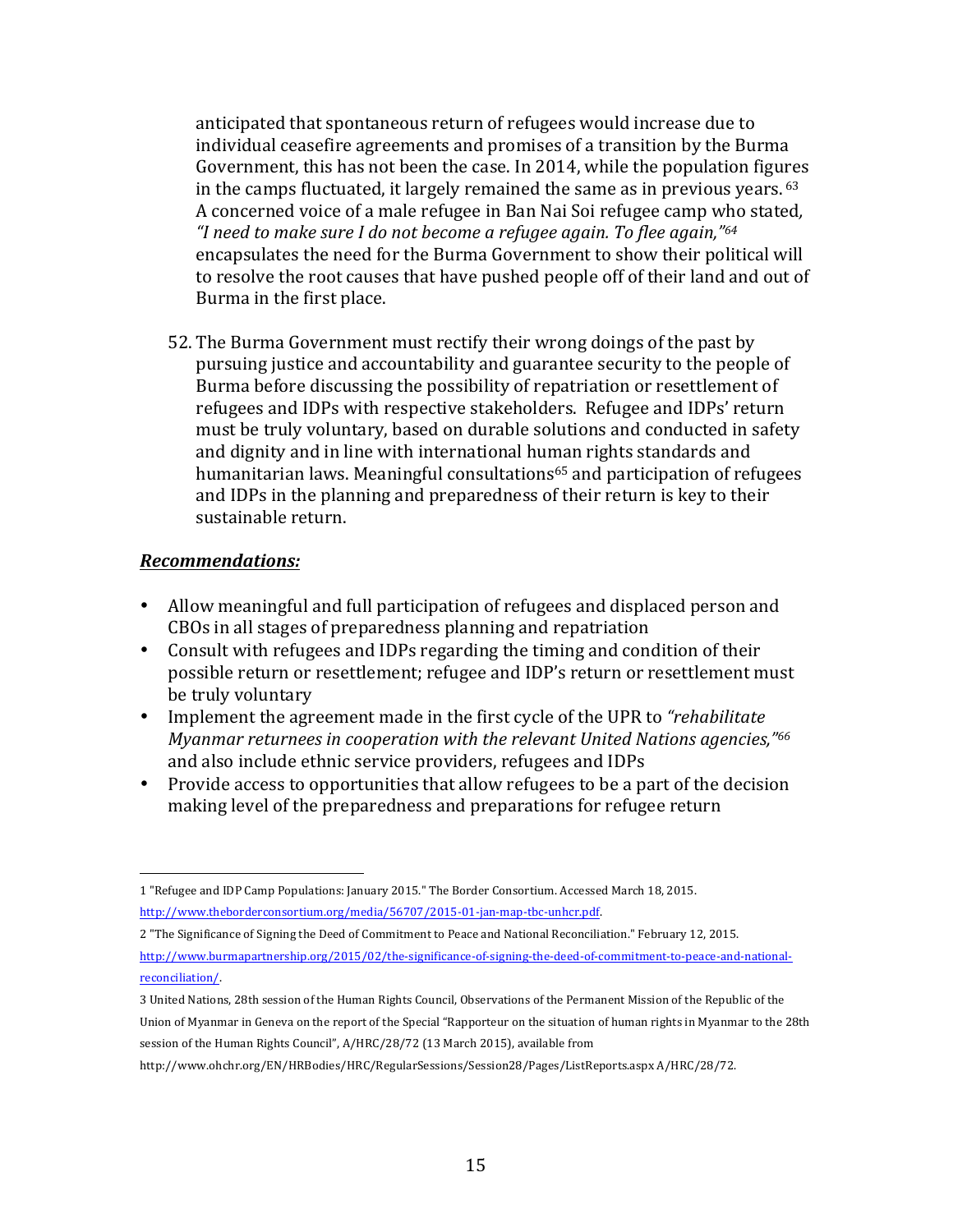4 "Report of the Working Group on the Universal Periodic Review Myanmar" (24 March 2011), Recommendation No 104.54. (Bangladesh) p.16 Available from http://daccess-dds-

<u> 1989 - Andrea San Andrea San Andrea San Andrea San Andrea San Andrea San Andrea San Andrea San Andrea San An</u>

ny.un.org/doc/UNDOC/GEN/G11/123/72/PDF/G1112372.pdf?OpenElement.

5"Report of the Working Group on the Universal Periodic Review Myanmar" (24 March 2011), Recommendation No 104.54.

(Bangladesh) p.16 Available from http://daccess-dds-

ny.un.org/doc/UNDOC/GEN/G11/123/72/PDF/G1112372.pdf?OpenElement.

6 Interview. Refugee, Mae Ra Ma Luang. March 6, 2015.

7 "Report of the Working Group on the Universal Periodic Review Myanmar" (24 March 2011), Recommendation No 104.53.

(Czech Republic) p.16 Available from http://daccess-dds-

ny.un.org/doc/UNDOC/GEN/G11/123/72/PDF/G1112372.pdf?OpenElement. 

8 Lintner, Bertil. "Myanmar Airstrikes Reopen Ethnic Wounds." Aljazeera, January 10, 2013.

http://www.aljazeera.com/indepth/features/2013/01/20131108109573277.html.

9 "Untold Miseries: War Time Abuses and Forced Displacement in Kachin State." Human Rights Watch. March 4, 2012.

Accessed March 20, 2015. http://www.hrw.org/sites/default/files/reports/burma0312ForUpload\_1.pdf.

10 "Same Impunity, Same Pattern: Sexual Abuses by the Burma Army Will Not Stop Until There Is a Genuine Civilian

Government." Women's League of Burma. January 14, 2014. Accessed March 20, 2015. http://womenofburma.org/wp-

content/uploads/2014/01/SameImpunitySamePattern\_English-final.pdf.

11 "UN Meets Government Over Kokang Aid Request," The Myanmar Times, March 11 2015,

http://www.mmtimes.com/index.php/national-news/13457-un-meets-government-over-kokang-aid-request.html

12 NCCT and UPWS stop sixth round of peace talks early on second day,' Mon News, 24, September, 2014,

http://monnews.org/2014/09/25/ncct-upwc-stop-sixth-round-peace-talks-early-second-day/

13 "Truce or Transition? Trends in Human Rights Abuse and Local Response in Southeast Myanmar since the 2012 Ceasefire."

Karen Human Rights Group. May 13, 2014. Accessed March 20, 2015. http://www.khrg.org/2014/05/truce-or-transitiontrends-human-rights-abuse-and-local-response.

14 Solomon, Feliz. "Stop Salween Dams, Say 34,000 People in Burma." Democratic Voice of Burma. Accessed March 14, 2014.

https://www.dvb.no/news/stop-salween-dams-say-34000-people-in-burma-myanmar/38461.

15 "Myanmar." MAG (Mines Advisory Group). February 17, 2015. Accessed March 16, 2015.

http://www.maginternational.org/where-mag-works/myanmar/#.VQvvg2SUf31.

16 "KRC Position on Repatriation" July, 2014 http://www.burmapartnership.org/wp-content/uploads/2015/03/KRC-Position-on-Repatriation-for-English-march-2014.pdf.

17 "Position on the Repatriation of Refugees from Burma By Karenni Refugee Committee and Karenni Community Based Organizations." December 12, 2012. Accessed March 15, 2015. http://www.burmapartnership.org/wp-

content/uploads/2012/12/Karenni-Repatriation-Position-Paper-English.pdf.

18 "Myanmar/Burma." Landmine & Cluster Munition Monitor. November 5, 2014. Accessed March 15, 2015. http://www.themonitor.org/custom/index.php/region\_profiles/print\_theme/3703.

19 'Uncertain ground: Landmines in eastern Burma,' By Karen Human Rights Group, May 2012,

http://www.khrg.org/sites/default/files/khrg1201.pdf.

20 "Humanitarian Impact of Landmines in Burma/Myanmar 2011." January 1, 2011. Accessed March 20, 2015.

http://www.genevacall.org/wp-content/uploads/dlm\_uploads/2013/12/Humanitarian-Impact-of-Landmines-in-Burma-Myanmar.pdf.

21 'Uncertain ground: Landmines in eastern Burma,' By Karen Human Rights Group, May 2012,

http://www.khrg.org/sites/default/files/khrg1201.pdf

22 'Uncertain ground: Landmines in eastern Burma,' By Karen Human Rights Group, May 2012,

http://www.khrg.org/sites/default/files/khrg1201.pdf.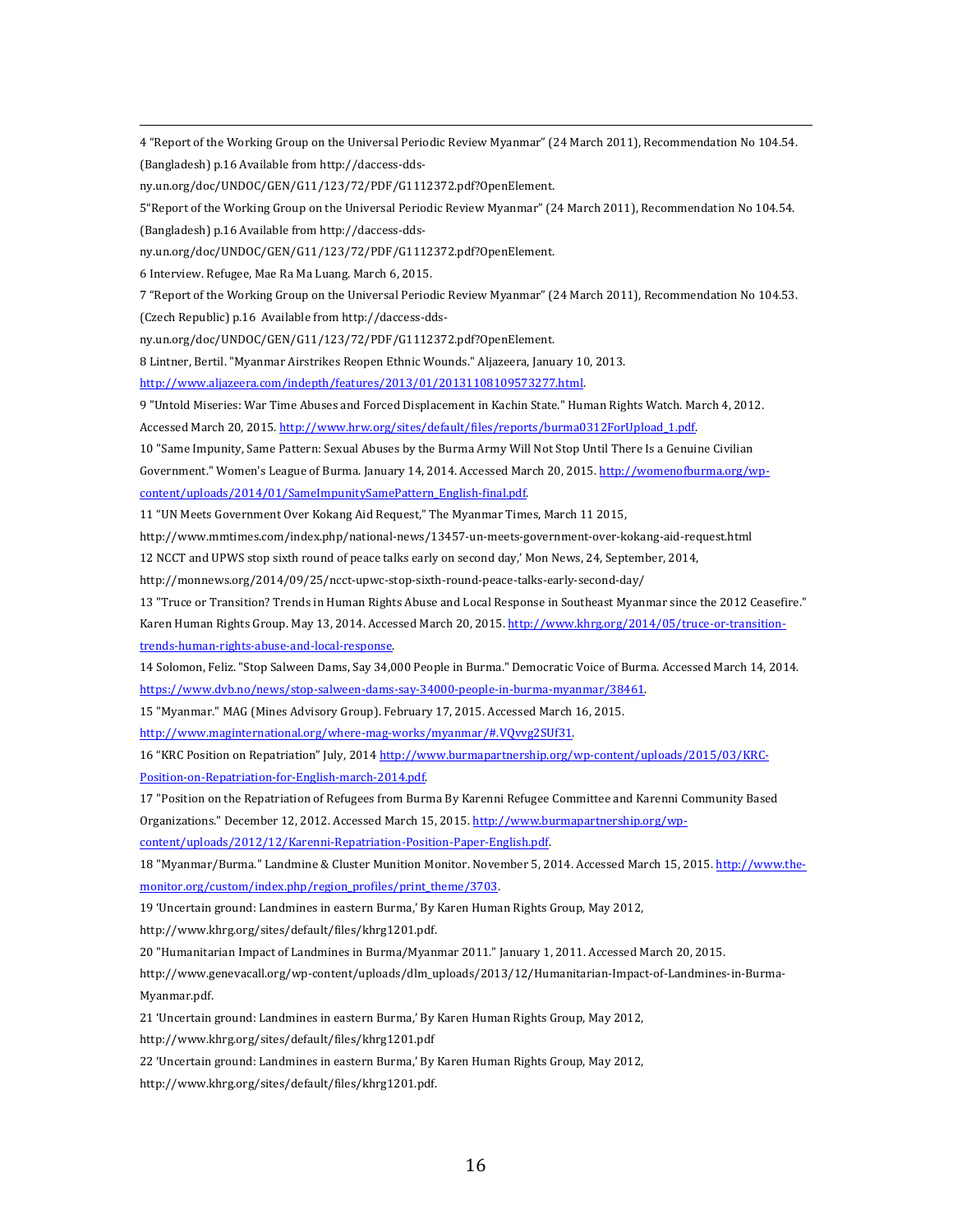23 Interview. Refugee, Mae Ra Ma Luang. March 6, 2015.

24 "Report of the Working Group on the Universal Periodic Review Myanmar" (24 March 2011), Recommendation No 104.42. (Viet Nam) p.16 Available from http://daccess-dds-

<u> 1989 - Andrea San Andrea San Andrea San Andrea San Andrea San Andrea San Andrea San Andrea San Andrea San An</u>

ny.un.org/doc/UNDOC/GEN/G11/123/72/PDF/G1112372.pdf?OpenElement.

25 "Report of the Working Group on the Universal Periodic Review Myanmar" (24 March 2011), Recommendation No 104.6.

(Argentina) p.14 Available from http://daccess-dds-

ny.un.org/doc/UNDOC/GEN/G11/123/72/PDF/G1112372.pdf?OpenElement. 

26 "There Is No Voice of Real Farmers" Transnational Institute. December 11, 2014. Accessed March 20, 2015.

http://www.tni.org/article/there-no-voice-real-farmers?context=70443.

27 "Mae Fah Luang Foundation Survey." January 2015.

28"The Challenge of Democratic and Inclusive Land Policymaking in Myanmar: A Response to the Draft National Land Use Policy." February 16, 2015. Accessed March 20, 2015.

http://www.tni.org/sites/www.tni.org/files/download/the\_challenge\_of\_democratic\_and\_inclusive\_land\_policymaking\_in\_my anmar.pdf.

29 "Yearning to be Heard: Mon Farmers Struggle for Acknowledgement and Protection of Their Rights. February 2015. http://www.rehmonnya.org/reports/Yearning-to-be-Heard-word-Eng-Full-Report.pdf.

30 February 17, 2015. Accessed March 20, 2015.

31 "Protection and Security Concerns in South East Burma/ Myanmar." November 8, 2014. Accessed March 20, 2015.

http://www.theborderconsortium.org/media/54376/report-2014-idp-en.pdf.

32 "Karen National Union (KNU) Land Policy." March 1, 2014. Accessed March 20, 2015.

http://www.eprpinformation.org/files/searching-for-solutions/natural-resources/knu-land-policy-march-2014-english.pdf.

33 "Losing Ground: Land Conflicts and Collective Action in Eastern Myanmar." Karen Human Rights Group. March 5, 2013. Accessed March 20, 2015. http://www.khrg.org/2013/03/losing-ground-land-conflicts-and-collective-action-easternmyanmar.

34 "Ethnic Communities: Salween Dams Are Fuelling War and Must Be Stopped." January 19, 2015. Accessed March 20, 2015. http://www.salweenwatch.org/index.php?option=com\_content&view=article&id=354:ethnic-communities-salween-damsare-fuelling-war-and-must-be-stopped&catid=36:campaigns&Itemid=64.

35 "Afraid to Go Home: Recent Violent Conflict and Human Rights Abuses in Karen State (KRW Report)." Karen Women Organisation. November 6, 2014. Accessed March 20, 2015. http://karenwomen.org/2014/11/07/afraid-to-go-home-recentviolent-conflict-and-human-rights-abuses-in-karen-state-krw-report/.

36 "Voices From the Ground: Concerns Over the Dawei Special Economic Zone and Related Projects" Dawei Development Association. October 23, 2014. Accessed March 20, 2015. http://www.ddamyanmar.com/?p=811.

37 "Our Lives Not For Sale: Tavoyan Women Speak Out Against the Dawei Special Economic Zone Project." Tavoyan Women's Union. December 23, 2014. Accessed March 20, 2015. http://www.burmapartnership.org/2014/12/21191/.

38 "Our Lives Not For Sale: Tavoyan Women Speak Out Against the Dawei Special Economic Zone Project." Tavoyan Women's Union. December 23, 2014. Accessed March 20, 2015. http://www.burmapartnership.org/2014/12/21191/.

39 "Briefing on Japanese Government Plan for Development of Southeast Burma/Myanmar." Karen Environmental and Social Action Network. February 19, 2014. Accessed March 20, 2015. http://www.kesan.asia/index.php/what-we-do/advocacycampaign/development-and-resources-extraction-monitoring/281-kesan-s-briefing-on-japanese-government-plan-fordevelopment-of-southeast-burma-myanmar.

40 Term used by the Health Convergence Core Group comprised of diverse ethnic and community-based health organizations working eastern Burma/Myanmar to describe ethnic health organizations or departments, and community-based organizations working on health service "A Federal, Devolved Health System for Burma/Myanmar: A Policy Paper (Draft)" Health Convergence Core Group. March 2014.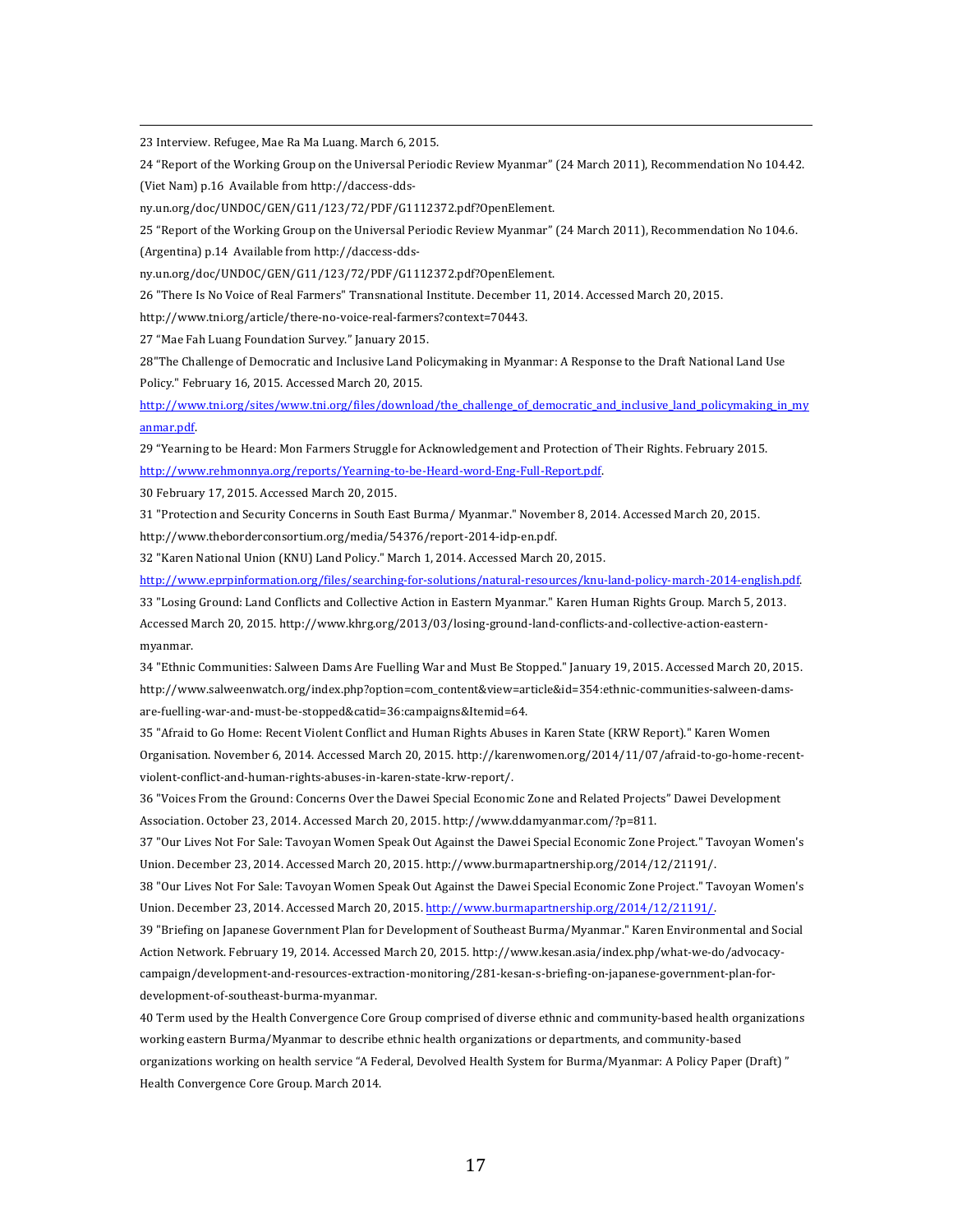41 "Rice Rations Being Changed for Refugees from Burma/Myanmar in November." The Border Consortium. September 18, 2013. Accessed March 20, 2015. http://www.burmapartnership.org/2013/09/rice-rations-being-changed-for-refugees-fromburma-myanmar-in-november/.

<u> 1989 - Andrea San Andrea San Andrea San Andrea San Andrea San Andrea San Andrea San Andrea San Andrea San An</u>

42 When pressure is placed on refugees to return to a location where their lives and freedoms maybe at risk is known as constructive refoulement. For further examples of constructive refoulement, see the following briefing paper "Syrian Refugees at Risk of Being Returned." Amnesty International. October 17, 2014. Accessed March 20, 2015.

http://www.amnestyusa.org/sites/default/files/uaa26014.pdf.

43 Interview. Refugee, Mae Ra Ma Luang. March 6, 2015.

44 "A Federal, Devolved Health System for Burma/Myanmar: A Policy Paper (Draft) " Health Convergence Core Group. March 2014.

45 "The Long Road to Recovery: Ethnic and Community-Based Health Organizations Leading the Way to Better Health in Eastern Burma." Health Information System Working Group. February 2015.

46 "Ethnic Conflict and Social Services in Myanmar's Contested Regions." June 1, 2014. Accessed March 20, 2015.

47 "Ethnic Conflict and Social Services in Myanmar's Contested Regions." June 1, 2014. Accessed March 20, 2015. http://asiafoundation.org/resources/pdfs/MMEthnicConflictandSocialServices.pdf.

48 "Ethnic Conflict and Social Services in Myanmar's Contested Regions." June 1, 2014. Accessed March 20, 2015.

http://asiafoundation.org/resources/pdfs/MMEthnicConflictandSocialServices.pdf.

49 Interview. Villager. December 2011.

50 "Report of the Working Group on the Universal Periodic Review Myanmar" (24 March 2011), Recommendation No 104.5. (New Zealand) p.13 Available from http://daccess-dds-

ny.un.org/doc/UNDOC/GEN/G11/123/72/PDF/G1112372.pdf?OpenElement.

51 "Recognize Us!" Committee for Protection and Promotion of Child Rights (Burma). October 1, 2011. Accessed March 20,

2015. http://maetaoclinic.org/wp-content/uploads/2011/10/Recognise-Us-Booklet-with-English-text.pdf.

52 Burma Citizenship Law, 15 October 1982, Chapter II - Citizenship. 4, available from

http://www.refworld.org/docid/3ae6b4f71b.html.

53 The four draft laws are the Religious Conversion Bill, the Buddhist Women's Special Marriage Bill, the Population Control Healthcare Bill and the Monogamy Bill.

54 "Burma Parliament Must Reject Dangerous Religious Conversion Law." Burma Partnership. June 3, 2014. Accessed March

20, 2015. http://www.burmapartnership.org/2014/06/burma-parliament-must-reject-dangerous-religious-conversion-law/.

55 "Myanmar: Parliament Must Reject Discriminatory 'race and Religion' Laws." March 3, 2015. Amnesty International and the International Commission of Jurists. https://www.amnesty.org/en/documents/asa16/1107/2015/en/.

56 "Myanmar: Parliament Must Reject Discriminatory 'race and Religion' Laws." March 3, 2015. Amnesty International and the International Commission of Jurists. https://www.amnesty.org/en/documents/asa16/1107/2015/en/.

57 "Report of the Working Group on the Universal Periodic Review Myanmar" (24 March 2011), Recommendation No 104.40. (Philippines) p.16 Available from http://daccess-dds-

ny.un.org/doc/UNDOC/GEN/G11/123/72/PDF/G1112372.pdf?OpenElement.

58 "Myanmar Muslim Social Network (Mae La)." Myanmar Muslim Social Network. September 4, 2014.

59 "Statement of Women's Groups and CSOs on Preparation of Draft Interfaith Marriage Law in Myanmar." 108 Civil Society

Organizations. January 1, 2015. Accessed March 21, 2015. http://humanrightsinasean.info/campaign/statement-women'sgroups-and-csos-preparation-draft-interfaith-marriage-law-myanmar.html.

60 "Myanmar: Parliament Must Reject Discriminatory 'race and Religion' Laws." March 3, 2015. Amnesty International and the International Commission of Jurists. https://www.amnesty.org/en/documents/asa16/1107/2015/en/.

61 "Myanmar: Parliament Must Reject Discriminatory 'race and Religion' Laws." March 3, 2015. Amnesty International and the International Commission of Jurists. https://www.amnesty.org/en/documents/asa16/1107/2015/en/.